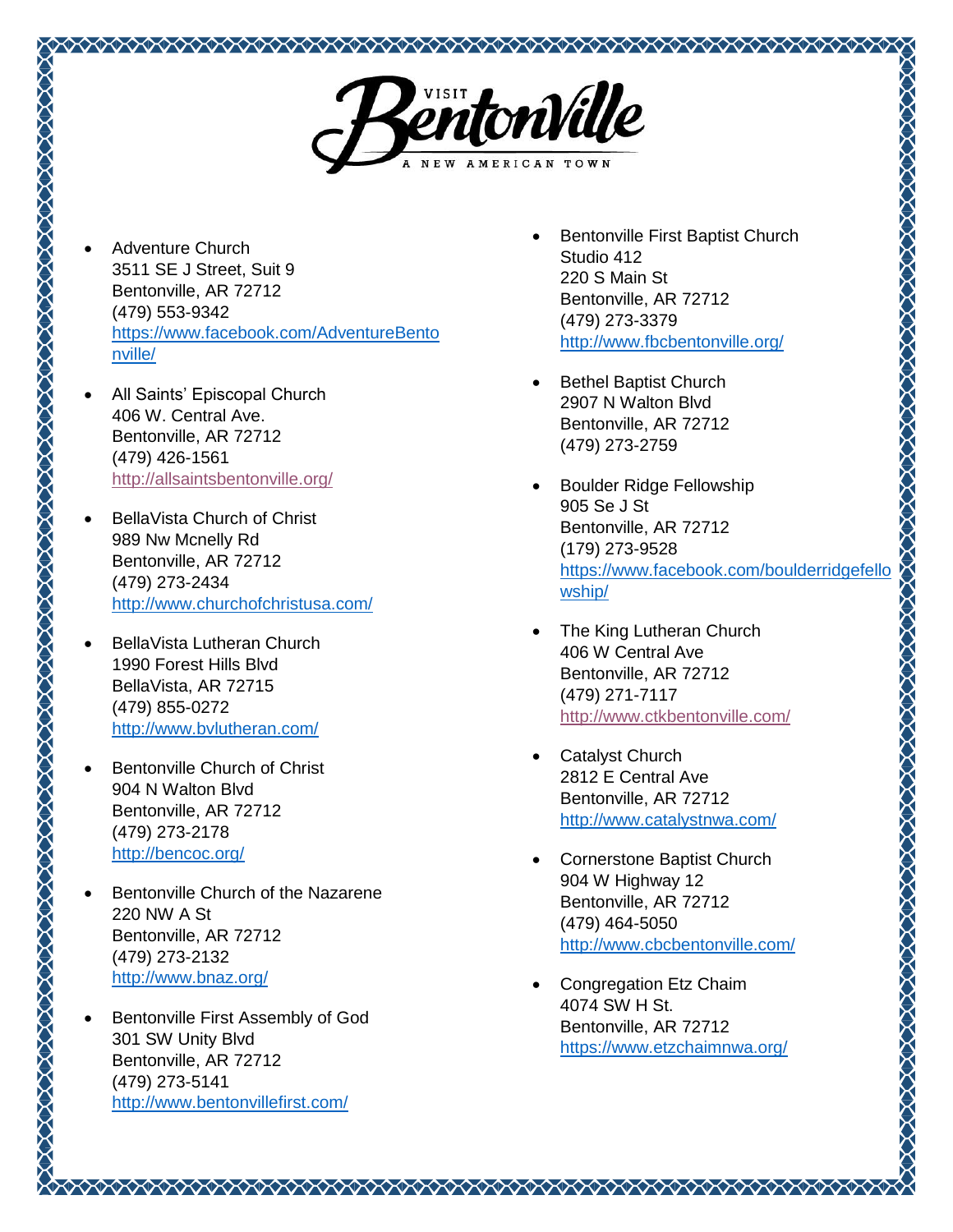

- Church of Jesus Christ of Latter Day Saints 1101 McCollum Rd Bentonville, AR 72712 (479) 636-1442 [http://www.ldschurchtemples.com/statistics/](http://www.ldschurchtemples.com/statistics/unit/bentonville-arkansas-stake/) [unit/bentonville-arkansas-stake/](http://www.ldschurchtemples.com/statistics/unit/bentonville-arkansas-stake/)
- Eagle Family Ministries 210 N Walton Blvd # 30 Bentonville, AR 72712 (479) 464-4442 <https://www.eaglefamily.org/>
- Eastside Assembly of God 9959 E Highway 72 Bentonville, AR 72712 (479) 273-6951 <http://www.beaog.org/>
- Endtime Harvest Church 1106 NW 10th St Bentonville, AR 72712 (479) 254-4026

- Faith Lutheran Church 1602 NW 12th St Bentonville, AR 72712 (479) 273-9419 [http://www.faithbentonville.com/#faith](http://www.faithbentonville.com/#faith-bentonville-home)[bentonville-home](http://www.faithbentonville.com/#faith-bentonville-home)
- First Christian Church-Bentonville 807 SE 14th St Bentonville, AR 72712 (470) 273-2596
- First Landmark Baptist Church 206 SE 28th St Bentonville, AR 72712 (479) 273-3693 <http://www.flmbcbentonville.org/>
- First Presbyterian Church 901 NE J St Bentonville, AR 72712 United States (479) 273-5450 <http://www.fpcbentonville.org/>
- First United Methodist Church 201 NW 2nd St Bentonville, AR 72712 (479) 273-2712 <http://fumcbentonville.org/>
- Flagstone Church of Christ 3801 SW Eden Brooke St Bentonville, AR 72712 (479) 254-0329 <http://flagstonecoc.org/>
- Grace Point Church of NWA 1201 Ne Mccollum Dr Bentonville, AR 72712 (479) 646-7223 <http://gracepointchurch.net/>

- Hope Church 1700 Moberly Ln Bentonville, AR 72712 (479) 273-2252 <http://www.hopechurchnwa.com/>
- Keypoint Church 3700 Medical Center Pkwy Bentonville, AR 72712 (479) 464-4999 <http://www.keypointchurch.com/>
- Liberty Baptist Church 407 SW F ST Bentonville, AR 72712 (479) 273-7524